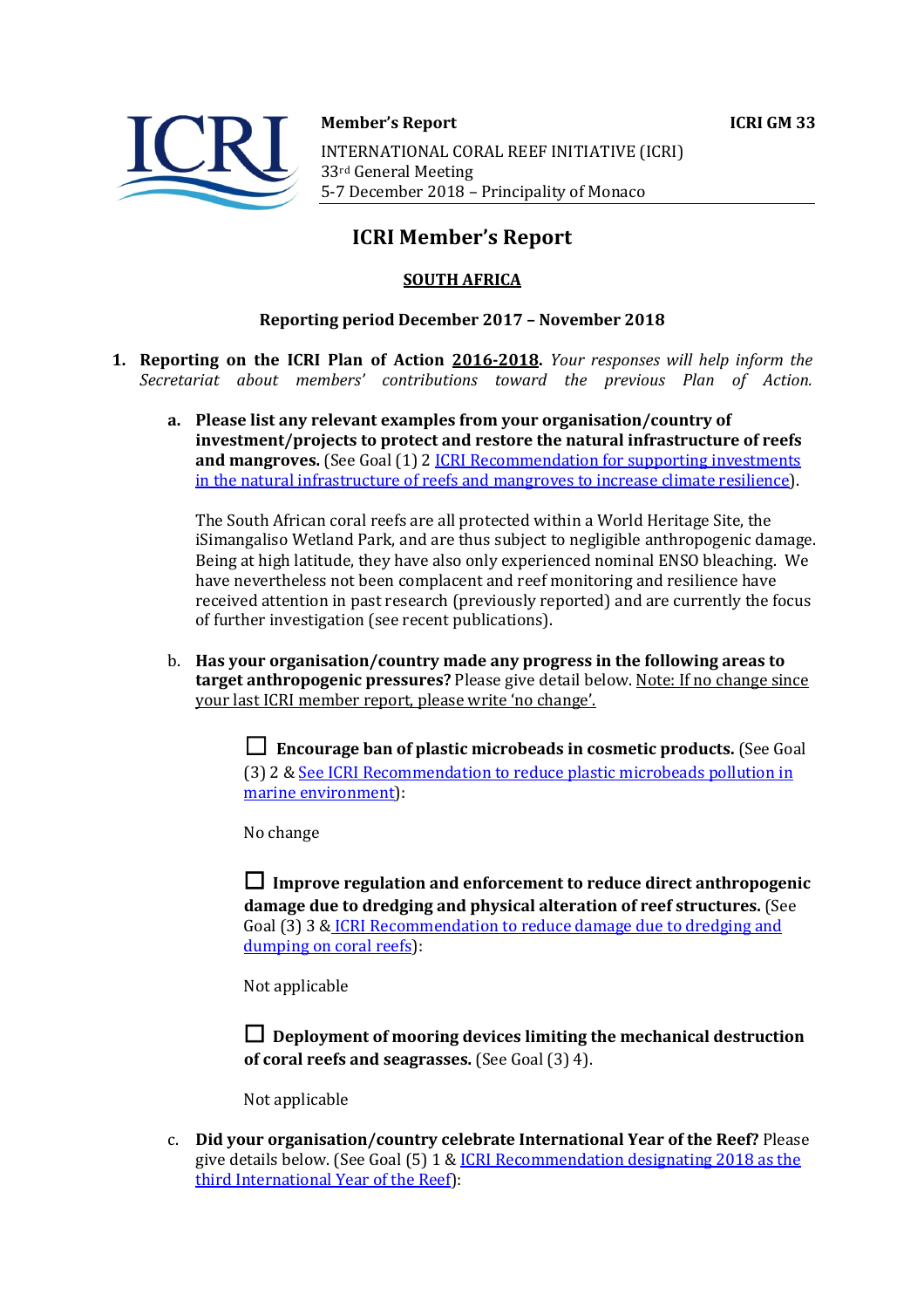This was included in Sea World Education material in the uShaka Marine Park, Durban.

2. Contribution to the ICRI Plan of Action 2018-2020 and upcoming ICRI general **meetings.** *Your responses to the following questions will assist the Secretariat in assessing contributions towards the major themes of the draft ICRI Plan of Action 2018-2020.* 

#### **Theme 1 - Promote effective and adaptable solutions to improve the protection of coral reefs**

- a. Which of the below topics do you consider to be the three top challenges that **your organisation faces in managing coral reefs?** Please select from the options below:
	- $\boxtimes$  Climate change impacts
	- $\Box$  Inadequate planning, zoning and management
	- $\Box$  Unsustainable resource extraction
	- $\Box$  Tourism and recreation
	- $\Box$  Shipping
	- $\Box$  Coastal development
	- $\Box$  Dredging
	- $\Box$  Illegal and destructive fishing
	- $\boxtimes$  Fish and coral trade
	- $\boxtimes$  Marine debris
	- $\Box$  Other. Please specify:
- b. Please list any examples of innovative management practices that your **organisation/country is involved in, such as use of VMS, drones & ecological mooring devices.** Include their limits, conditions of implementation, financing and an assessment of their results and links for more information if possible.

Surface drifter buoys and ADCPs have been deployed in the iSimangaliso Wetland Park to elucidate the current systems and reef connectivity. The results will be of management use if the unfortunate event of a ship grounding or oil spill occurs.

c. Please list any examples of innovative funding for management that your **organisation/country is involved in.** Include their limits, conditions of implementation, financing and an assessment of their results and links for more information if possible.

Management and research funding remain an issue in the weak South African economy.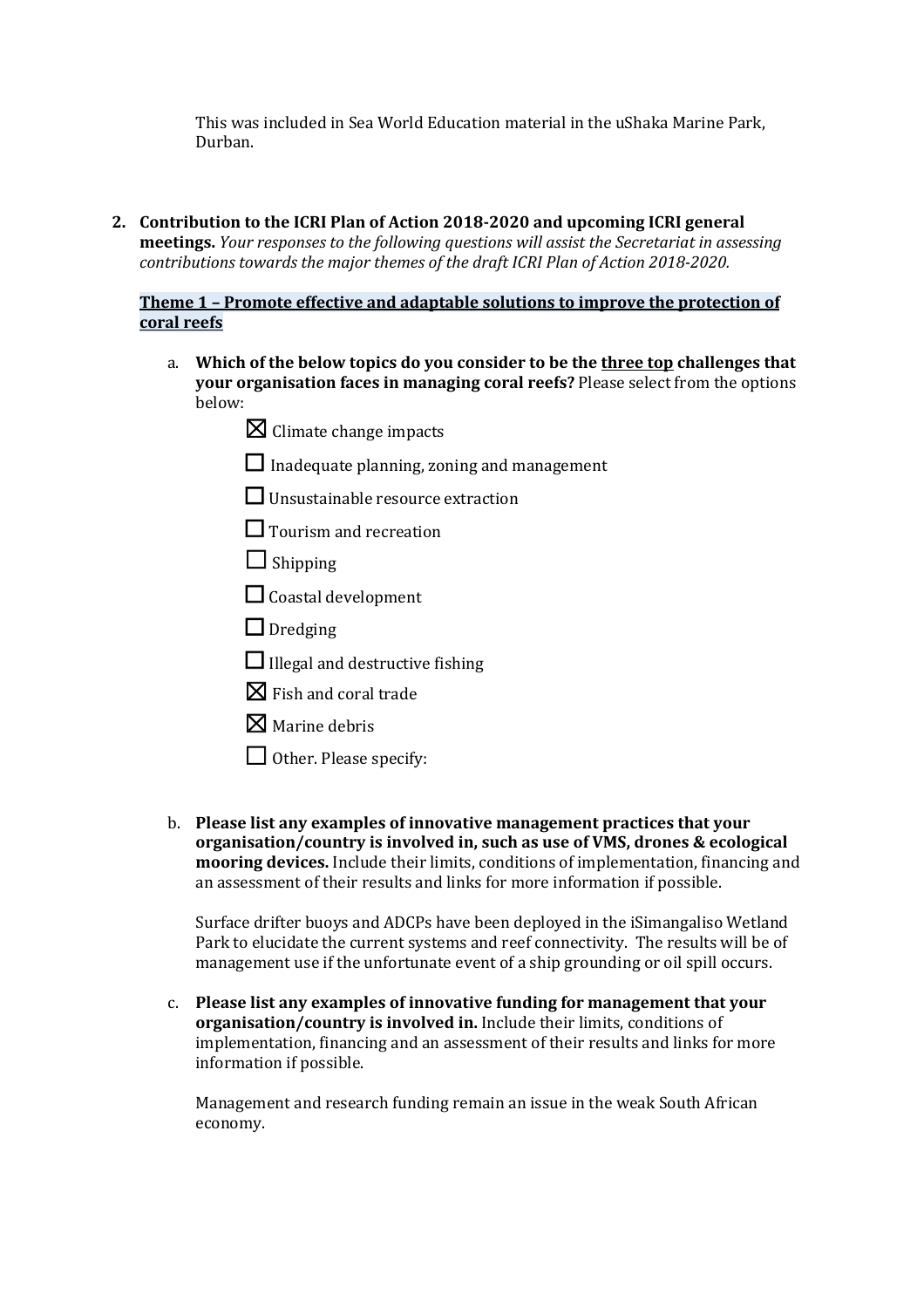d. Please list any examples of leading practices, techniques and strategies for **building reef resilience that your organisation/country is involved in.** Include their limits, conditions of implementation, financing and an assessment of their results and links for more information if possible.

While current metagenomic research is focusing on coral resilience, mesocosm studies on the responses of coral communities to climate change have also been initiated.

e. Please list any examples of leading practice reef restoration mechanisms that **your organisation/country is involved in.** Include their limits, conditions of implementation, financing and an assessment of their results and links for more information if possible.

Not applicable at this stage.

#### **Theme 3 - Support communities reliant on coral reefs**

**f.** Is sustainable tourism development a significant challenge for your **organisation?** If so please include detail below of the kinds of challenges faced and your strategies to deal with them.

Preliminary socio-economic studies on the benefits and implications of tourism have been completed (previously reported) and are presently being expanded in a PhD study.

iSimangaliso Wetland Park is one of the few World Heritage Sites which has resident local communities. Development of tourism and the expected job creation and poverty alleviation continue to constitute an environmental challenge.

**g. Is your organisation involved in activities to raise awareness and encourage action to support communities reliant on coral reefs?** Please include details below.

This is ongoing, both by Ezemvelo KwaZulu-Natal Wildlife in the iSimangaliso Wetland Park and at the Sea World Education facilities at uShaka Marine park in Durban.

#### **Theme 4 - Help to reduce anthropogenic threats to coral reefs, particularly those that occur at a global or regional scale**

h. What activities is your organisation involved in to elevate awareness of the **global nature of the threat of climate change to coral reefs?** Please include details below

This is included in Sea World Education material at the uShaka Marine Park, Durban.

**i.** Has your organisation made any progress in dealing with destructive fishing **and trade?** Please include details below.

Not applicable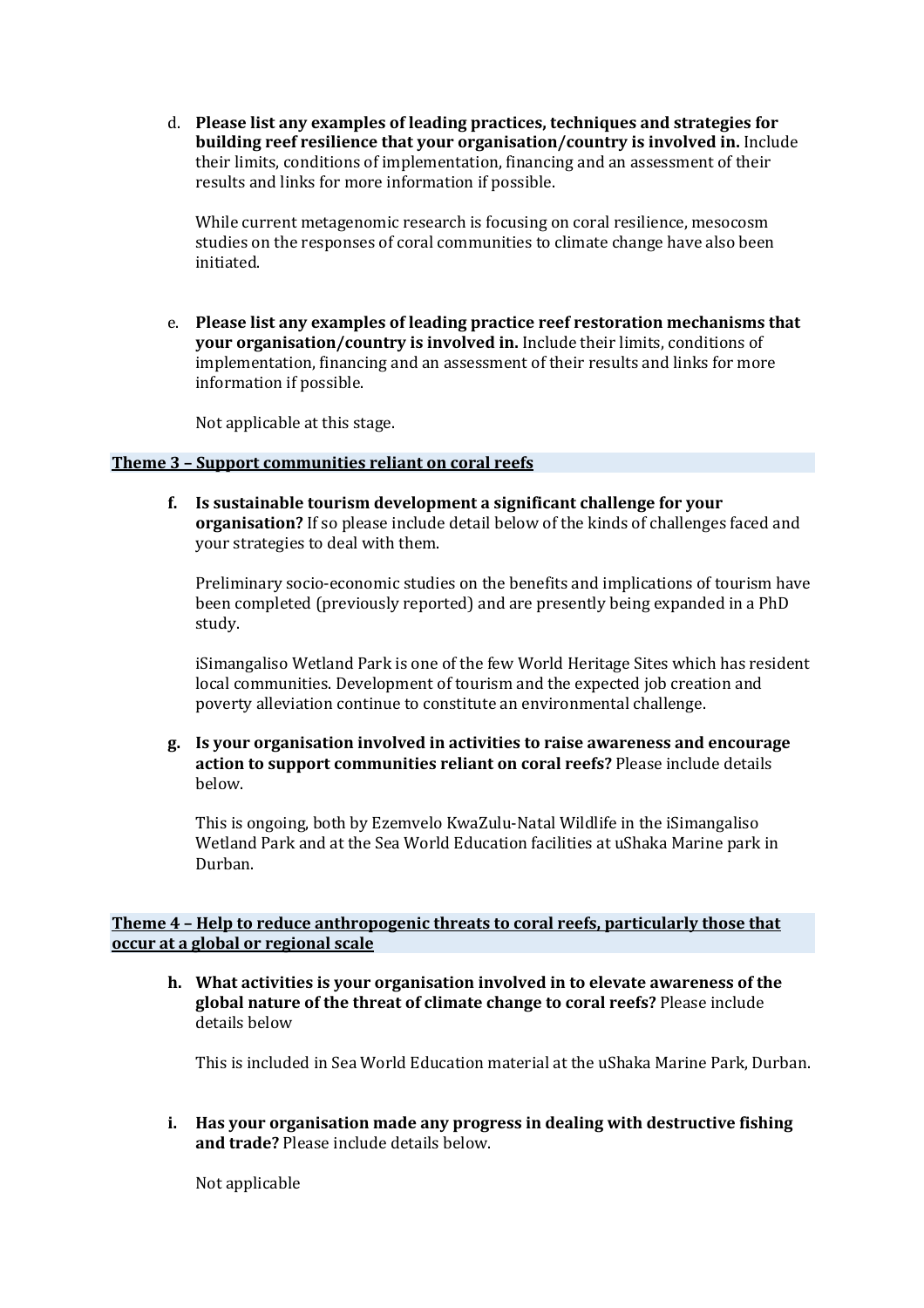i. Has your organisation made any progress in dealing with marine debris? Please include details below.

This is not a problem on the coral reefs but is a growing problem on the beaches. Beach clean-ups are organised, when needed. Ghost nets and drifting illegal Fish Aggregating Devices (FADs) are on the increase.

**3.** Would you like to report on your activities during the ICRI GM? Please give details below.

No

**4.** International events. Please list any upcoming international events relevant to ICRI which someone from your organisation plans to attend in 2018-2019.

□ ICRI GM, Monaco, 5-7 Dec 2018

□ Conference of the Parties to the United Nations Framework Convention on Climate Change, 3-14 Dec 2018

**□** Reef Futures 2018: A Coral Restoration and Intervention-Science Symposium, Florida, 10-14 Dec 2018

□ Global World Heritage Marine Managers meeting, Alaska, US, 26-31 May 2019

Other: 

**5.** Publications. Please list relevant publications and reports you have released during this reporting period.

PORTER SN, SCHLEYER MH. 2017. Long-term dynamics of a high-latitude coral reef community at Sodwana Bay, South Africa. Coral Reefs 36: 369-382.

- STAINBANK SV, SCHLEYER MH. 2018. Hand-held sediment corer for use in shallow, turbulent coastal environments. Western Indian Ocean Journal of Marine Science 17: 99- 102.
- SCHLEYER MH, FLOROS C, LAING SCS, MACDONALD AHH, MONTOYA-MAYA PH, MORRISA T, PORTER SN, SERÉ MG. 2018. What can South African reefs tell us about the future of high-latitude coral systems? Marine Pollution Bulletin 136: 491–507.
- PORTER SN, HUMPHRIES MS, BUAH-KWOFIE A, SCHLEYER MH. 2018. Accumulation of organochlorine pesticides in reef organisms from marginal coral reefs in South Africa and links with coastal groundwater. Marine Pollution Bulletin 137: 295–305.
- SCHLEYER MH, PORTER SN. 2018. Drivers of soft and stony coral community distribution on the high-latitude coral reefs of South Africa. Advances in Marine Biology 80: 1-55. https://doi.org/10.1016/bs.amb.2018.09.001
- BENAYAHU Y, BRIDGE T, COLIN P, LIBERMAN R, MCFADDEN C, PIZARRO O, SCHLEYER MH, SHOHAM E, REIJNEN B, WEIS M, TANAKA J (in press) Octocorals of the Indo-Pacific. In: Loya Y, Puglise K, Bridge T (eds) Mesophotic coral ecosystems of the World. Springer, New York.